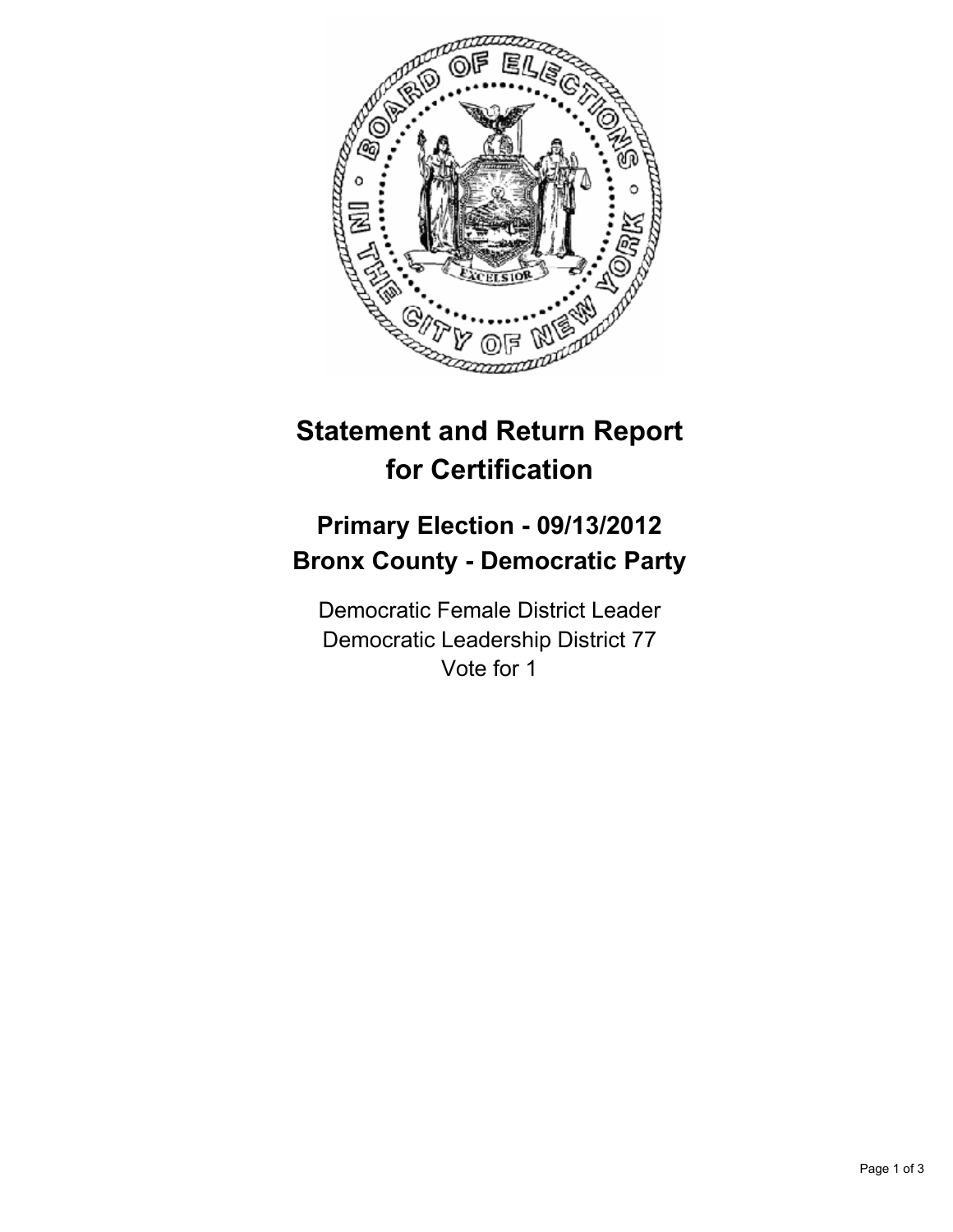

## **Assembly District 77**

| <b>PUBLIC COUNTER</b>                                    | 3,241 |
|----------------------------------------------------------|-------|
| <b>EMERGENCY</b>                                         | 0     |
| ABSENTEE/MILITARY                                        | 159   |
| <b>FEDERAL</b>                                           | 0     |
| <b>SPECIAL PRESIDENTIAL</b>                              | 0     |
| <b>AFFIDAVIT</b>                                         | 157   |
| <b>Total Ballots</b>                                     | 3,557 |
| Less - Inapplicable Federal/Special Presidential Ballots | 0     |
| <b>Total Applicable Ballots</b>                          | 3,557 |
| <b>ALBERTA DANIELS</b>                                   | 161   |
| VANESSA L. GIBSON                                        | 2,541 |
| YOLANDA GARCIA                                           | 499   |
| DARA NUSSBAUM VAZQUEZ (WRITE-IN)                         | 1     |
| UNATTRIBUTABLE WRITE-IN (WRITE-IN)                       | 2     |
| <b>Total Votes</b>                                       | 3,204 |
| Unrecorded                                               | 353   |